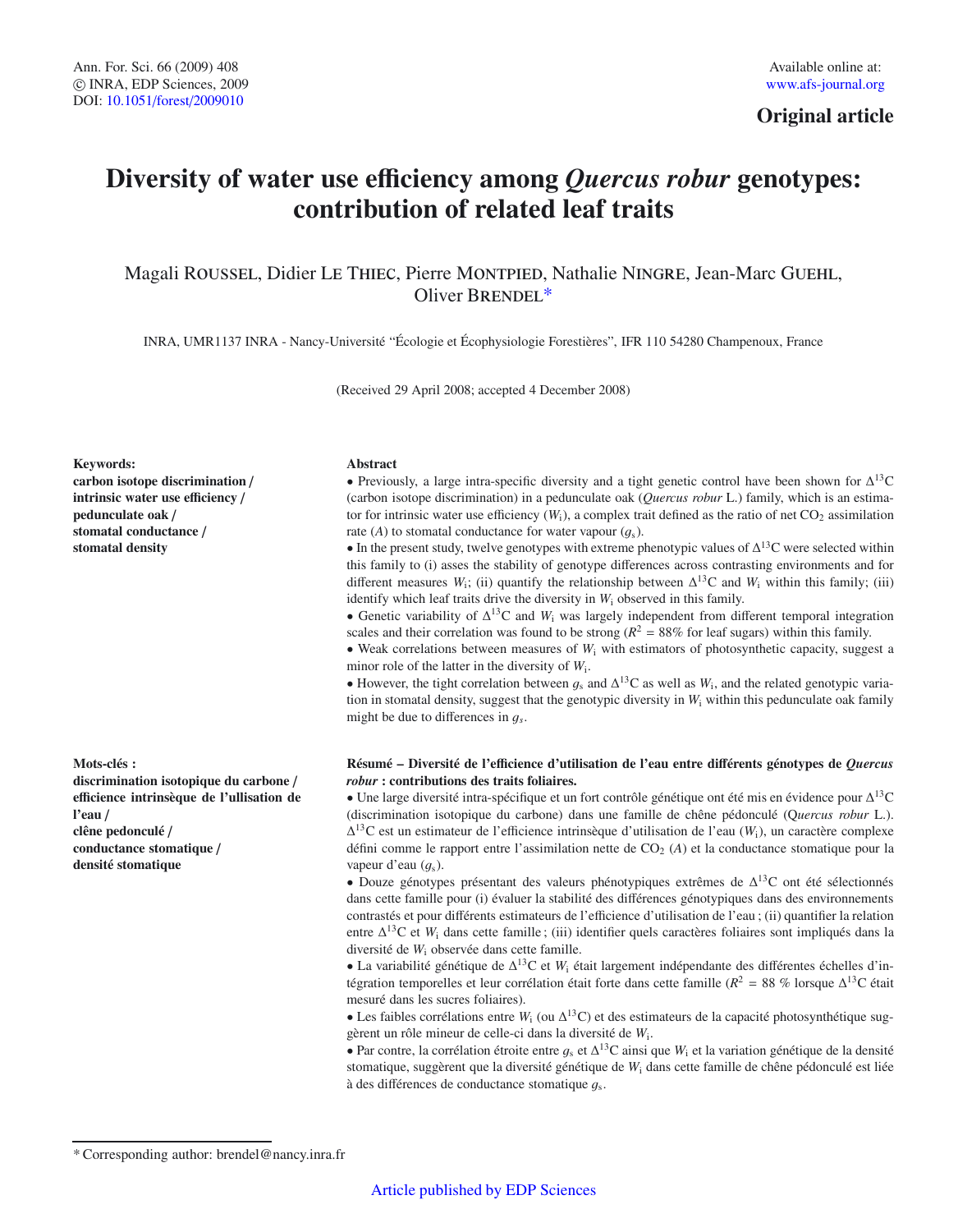**Abbreviations:**  $\Delta^{13}C$ : <sup>13</sup>C isotope discrimination (%e);  $\Delta^{13}C_{su}$ :  $\Delta^{13}C$  of extracted leaf sugars;  $\Delta^{13}C_{st}$ :  $\Delta^{13}C$  of extracted leaf starch; Δ<sup>13</sup>C<sub>b</sub>: Δ<sup>13</sup>C of bulk leaf material; δ<sup>13</sup>C: carbon isotope composition (‰); δ<sup>13</sup>C<sub>air</sub>: δ<sup>13</sup>C of atmospheric CO<sub>2</sub> in the greenhouse;  $c_i$ : CO<sub>2</sub> mole fraction in intercellular air spaces (µmol mol<sup>−1</sup>);  $c_a$ : atmospheric CO<sub>2</sub> mole fraction (umol mol<sup>-1</sup>); *W*<sub>i</sub>: intrinsic water use efficiency (µmol mol<sup>-1</sup>); *A*: net CO<sub>2</sub> assimilation rate (µmol m<sup>-2</sup> s<sup>-1</sup>); *A*<sub>sat</sub>: light saturated *A* at ambient CO<sub>2</sub> concentration;  $q_s$ : stomatal conductance for water vapour (mol m<sup>-2</sup> s<sup>-1</sup>);  $V_{\text{cmax}}$ : apparent maximum carboxylation rate of Rubisco (µmol m<sup>-2</sup> s<sup>-1</sup>); N<sub>mass</sub>: nitrogen content on a mass basis (mg g<sup>-1</sup>); N<sub>area</sub>: nitrogen content on an area basis (g m−2); Chl: chlorophyll content (g m−2); *SD*: stomatal density (mm−2); *SL*: stomatal length (μm); *SA*: stomatal area (μm2); *SAI*: stomatal area index (mm−1); LMA: leaf mass-to-area ratio (g m−2); TLT: total leaf thickness (μm); UET: upper epidermis thickness (μm); LET: lower epidermis thickness (μm); PMT: palisade mesophyll thickness (μm); SMT: spongy mesophyll thickness (μm).

## **1. INTRODUCTION**

A large intra-specific variability of  $^{13}$ C isotope discrimination  $(\Delta^{13}C)$  has been observed within natural stands of pedunculate oak (*Quercus robur* L.; Ponton et al., [2001\)](#page-9-0), a widespread broad-leaved forest tree species from Western Europe. Leaf  $\Delta^{13}$ C is a widely used estimator of intrinsic water use efficiency,  $W_i$ , defined as the ratio of net  $CO_2$  assimilation rate (*A*) to stomatal conductance for water vapour  $(q_s)$ . The predicted relationship between  $\Delta^{13}$ C and *W*<sub>i</sub> is negative (Farquhar and Richards, [1984\)](#page-8-0) which has been observed for pedunculate and sessile oaks under different levels of shading (Ponton et al., [2002\)](#page-9-1). *W*<sup>i</sup> is a complex trait related to many physiological and structural leaf traits that directly or indirectly influence *A* or  $q_s$ . Genetic variation in  $W_i$  or  $\Delta^{13}$ C has been shown within many tree species and was ascribed to variations in A (Johnsen and Major, [1995;](#page-9-2) Major and Johnsen, [1996;](#page-9-3) Xu et al., [2000\)](#page-8-1), in  $q_s$  (Cregg et al., 2000) or in both (Farquhar et al., [1989\)](#page-8-2).

Brendel et al. [\(2008](#page-8-3)) investigated the genetic determinism of water use efficiency in a pedunculate oak full-sib family comprising 278 siblings. They found in this progeny a 40% variation of  $W_i$  as estimated by leaf  $\Delta^{13}$ C. The genetic control of  $\Delta^{13}$ C was oligogenic, with only a few Quantitative Trait Loci (QTL) explaining a large fraction of the observed variability of  $\Delta^{13}$ C (30% to 50%). The detected QTL pointed to two major regions on the genetic map of this full-sib family. The first region explained 21–31% of the observed variability, and was detected with independent measurements conducted for three successive years, suggesting that only low  $QTL \times en$ vironment interactions occurred. The second region suggested an influence of photosynthetic capacity on the observed diversity in  $\Delta^{13}$ C and explained 9% of the observed variability.

Variation in  $A$ , when independent from  $q_s$ , is due to variation in photosynthetic capacity. Theoretical considerations show that compounds involved in photosynthesis may account for well over three-quarter of total leaf nitrogen (Field and Mooney, [1986\)](#page-8-4). Thus for different species photosynthetic capacity was found to correlate with total leaf nitrogen (Evans, [1989\)](#page-8-5), including several oak species (Takashima et al., [2004\)](#page-9-5). Leaf anatomy traits such as leaf density and thickness may also influence photosynthetic capacity (Niinemets, [1999\)](#page-9-6) and modulate the photosynthesis-nitrogen relationships (Reich et al., [1998\)](#page-9-7).

Physiological processes leading to stomatal aperture or closure are well known and recent progress has been made on genes involved in ABA and  $Ca^+$  signalling (Webb and Baker, [2002\)](#page-9-8) and stomatal development (Bergmann, [2006\)](#page-8-6). However, the main causes driving diversity in  $q_s$  in natural populations are not yet well understood, both within and among species. Franks and Farquhar [\(2007](#page-8-7)) found an influence of the stomatal morphology of different species on maximum stomatal apertures and rapidity of movements. It has also been shown for temperate deciduous trees that the size of guard cells has an influence stomatal aperture and therefore contributes to the diversity of  $g_s$  (Aasamaa et al., [2001](#page-8-8)). Further it has been suggested that maximum stomatal conductance is influenced by stomatal density (Nobel, [1999](#page-9-9)). Little is however known on the causes of within species diversity of stomatal conductance.

To study genetic, intraspecific diversity, and to assess genetic determinism and control of traits, a large number of siblings and vegetative copies (several hundred individuals) are required. This puts a severe practical constraint on the number of leaf traits that can be measured. Therefore we focused on a smaller number of individuals while maximising the differences in  $W_i$  and  $\Delta^{13}$ C. To this end, a few individuals (called genotypes hereafter) were selected for their extreme phenotypic values as observed by Brendel et al. [\(2008\)](#page-8-3), to cover the diversity detected within the pedunculate oak full-sib family. Two strategies were used to sample genotypes: first, using  $\Delta^{13}$ C data measured during three successive years and second, using a combination of  $\Delta^{13}$ C with leaf nitrogen and chlorophyll content data. With the first sampling strategy genotypes were selected that have accumulated alleles with positive (or negative) effects on  $\Delta^{13}$ C, independently from the physiological process affecting discrimination. The second strategy aimed at maximizing the diversity of  $\Delta^{13}$ C caused by photosynthetic capacity, by selecting genotypes with simultaneously extreme phenotypic values for  $\Delta^{13}$ C, leaf nitrogen and chlorophyll content.

Although bulk leaf matter is often used for rapid estimates of  $\Delta^{13}$ C (e.g. for QTL studies as in Brendel et al., [2008](#page-8-3)), it is an aggregate of different carbon containing compounds, each with different integration patterns of  $W_i$ . This can cause discrepancies between  $W_i$  estimated from leaf bulk  $\Delta^{13}$ C and *W*<sup>i</sup> estimated directly and instantaneously from gas exchange measurements. Soluble sugars and starch provide a  $\Delta^{13}$ C signal with a short time-integration due to their high turn-over rate (few days) (Brugnoli et al., [1988](#page-8-9)).  $\Delta^{13}$ C was therefore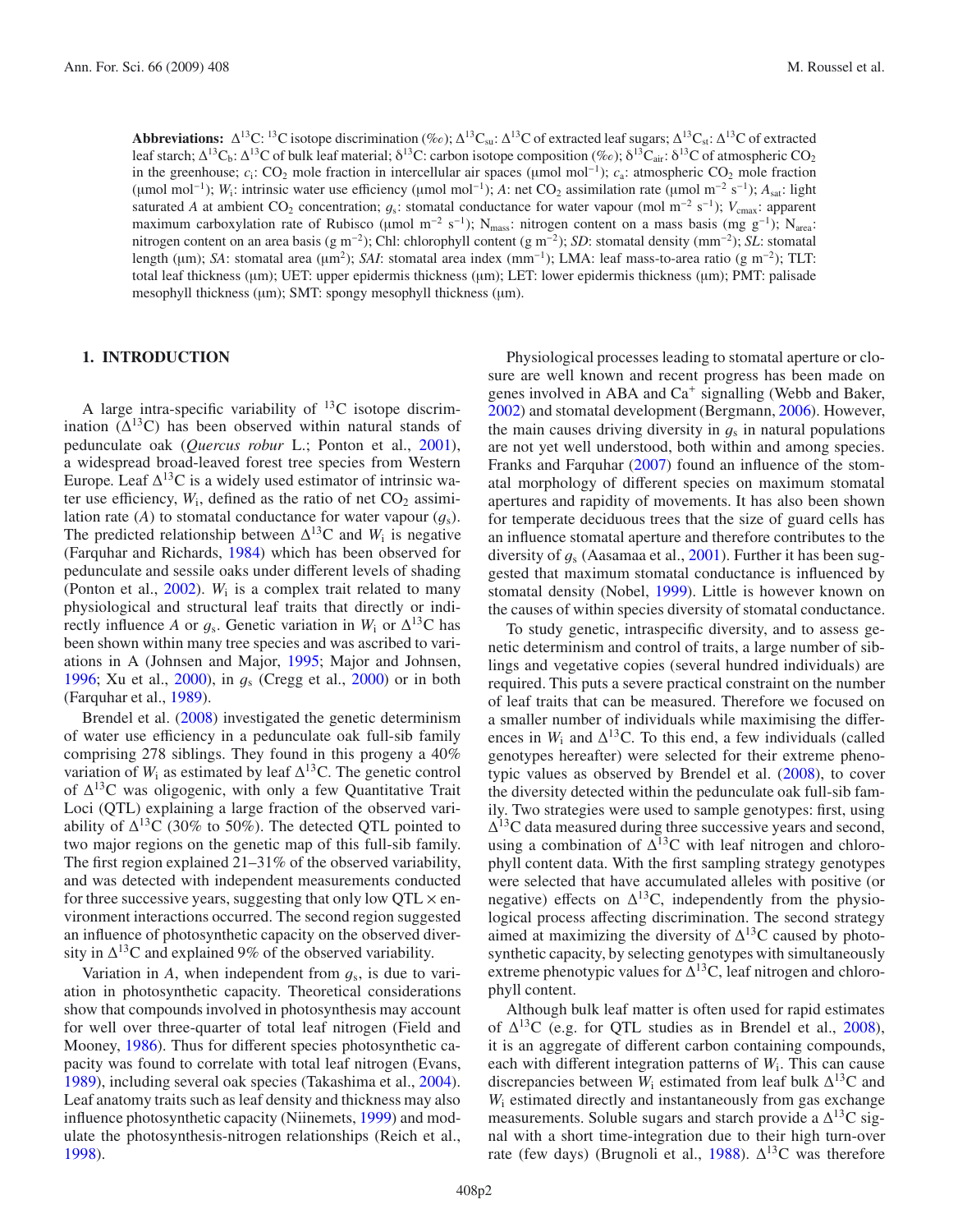assessed from three different pools of organic matter (bulk leaf matter, starch, soluble sugars) to downscale from field measurements (Brendel et al., [2008\)](#page-8-3) to instantaneous gas exchange. Further, genetic variation of certain leaf traits could disturb the relationship between  $\Delta^{13}$ C and intrinsic water use efficiency  $(W_i)$  by affecting the parameters of the theoretical model.

Therefore our main objectives were to:

- (i) asses the stability of genotype differences across contrasting environments and for different measures of intrinsic water use efficiency (*W*i);
- (ii) quantify how genetic variation in  $\Delta^{13}$ C relates to genetic variation in *W*<sup>i</sup> within this family;
- (iii) identify which leaf traits drive the diversity in  $W_i$  observed in this family.

## **2. MATERIAL AND METHODS**

#### **2.1. Plant material and growth conditions**

Genotypes used in this study were selected within a pedunculate oak progeny (F1 of 278 clones) which has been used several times for QTL detection (Brendel et al., [2008](#page-8-3); Parelle et al., [2007](#page-9-10); Scotti-Saintagne et al., [2004;](#page-9-11) [2005\)](#page-9-12). Selection criteria were based on phenotypic data recorded under natural conditions at Bourran (South Western France) (Brendel et al., [2008](#page-8-3)). The traits used were carbon isotope discrimination of bulk leaf organic matter  $(\Delta^{13}C_b)$ , chlorophyll (Chl) and nitrogen content ( $N_{area}$ ,  $N_{mass}$ ) of leaves. Genotypes with extreme phenotypes for  $\Delta^{13}$ C (i.e. "low  $\Delta$ " or "high  $\Delta$ ") were selected on the basis of extreme values of leaf  $\Delta^{13}$ C recorded during three years of measurements (2000 to 2002). Genotypes were chosen which showed extreme low or extreme high leaf  $\delta^{13}$ C data for all three years. In parallel, genotypes with extreme phenotypes concurrently for  $\Delta^{13}$ C, chlorophyll concentration and leaf N (i.e. "low N" or "high N") were selected on the basis of displaying simultaneously high values of leaf  $\Delta^{13}$ C and low values of chlorophyll concentration and leaf nitrogen content recorded in 2001 and inversely. This selection was founded on the hypothesis that genotypes with low photosynthetic capacity, estimated by low values of leaf nitrogen and chlorophyll would show low  $W_i$ , and thus high leaf  $\delta^{13}$ C. Three genotypes were chosen for each of the extreme phenotypes: "low Δ" (siblings 159, 171, 287), "high Δ" (136, 170, 263), "low N" (151, 237, 351) and "high N" (259, 261, 267), forming a set of twelve genotypes overall.

Clonal copies of the selected genotypes were produced in summer 2003 by UMR BioGECo, INRA Pierroton (South Western France) and then transferred to a greenhouse at Champenoux near Nancy (North Eastern France) during December 2003. The experiment took place during summer 2004. The trees were transplanted to 10 L containers with a peat and sand mixture  $(1/1, v/v)$ . A complete fertilisation (4.5 g  $L^{-1}$  of slow-release fertiliser Nutricote T100: N, P, K, Mg, 13,13,13,2 + trace elements and 0.2 g  $L^{-1}$  of lime) was provided. All individuals were watered to field capacity three times daily with deionised water. Air temperature control of the greenhouse was set to a minimum of 15 ◦C and a maximum of 25 ◦C, otherwise within this range greenhouse temperature was following outside temperature

variations. Relative humidity (68  $\pm$  12%, average  $\pm$  standard deviation), CO<sub>2</sub> concentration (394 ± 12 µmol mol<sup>-1</sup>) and daily global irradiance were continuously recorded in the greenhouse. The plants were grown under natural photoperiod. As pedunculate oaks show a periodical growth during the growing season ("flushes"), all measurements were done on unshaded adult second flush leaves.

Four vegetative copies (rooted cuttings) of each genotype were used as replicates. The complete experiment consisted of 40 plants overall that were placed in a greenhouse with a randomized complete block design. One vegetative copy of each gentoype was placed in each block, with four blocks overall. Due to some mortality of rooted cuttings, especially in the phenotype "high  $\Delta$ ", the number of clonal copies of three genotypes was only one or two.

## **2.2. Extraction of soluble sugars and starch from leaves, and carbon isotope analysis**

At the beginning of July, one leaf was harvested on each individual plant, oven-dried (60  $°C$ ) and ball-milled for carbon isotope analysis of bulk leaf matter. Additionally, three to five leaves were harvested separately for extraction of soluble sugars and starch, freeze-dried for 24 h and then ball-milled. The method of extraction was adapted from Dickson and Larson [\(1975\)](#page-8-10). Extraction was carried out using 200 mg of leaf powder with 2 mL of a mixture of methanol/chloroform/water  $(12:5:3, v/v/v)$ . After shaking with a vortex mixer, and 30 min at ambient temperature, tubes were centrifuged for 10 min at 2 000 g and 4 ◦C. The supernatant was recovered, a second extraction was run on the pellet and the second supernatant was added to the first. Then 1 mL of methanol 60% was added to the pellet, and this solution was stored at –20 ◦C for starch extraction. Sugar extraction continued using the supernatant by addition of 2 mL of a mixture methanol/chloroform (1:1 v/v) and 1.2 mL of distilled water. After vortexing, and centrifugation (5 min, 2000 g, 4  $°C$ ), the upper phase was collected and 0.5 mL of methanol (60%) was added to the remainder. After vortexing again, and centrifugation, the supernatant was retained and added to the first one. Methanol and water were then evaporated overnight in a vacuum concentration system (1 mbar, 30 ◦C, Heto, Denmark). The pellet was rehydrated with 0.5 mL distilled water and vortexed. Soluble sugars were then separated from the aqueous extract through a multilayer extraction column, consisting of (i) PVPP (Polyvinylpolypyrrolidone, Sigma-Aldrich, Germany) to retain phenols and tannins; (ii) Dowex  $-50$  (H<sup>+</sup>) resin (Sigma-Aldrich, Germany) used for separation of amino acids from organic acids and sugars and (iii) Amberlite IRA-402 (Cl−) resin (Sigma-Aldrich, Germany) used for separation of organic acids from sugars. The soluble sugars were eluted with 8 mL of distilled water. The eluate was reduced in a vacuum concentration system. The pellet was stored at −20 ◦C before carbon isotope analysis.

The pellet kept for starch extraction in methanol was centrifuged (10 min, 2 000 g, 4 ◦C), the supernatant was discarded and the residue was dried for 15 min in a vacuum concentration system. The pellet was then suspended in 1 mL of HCl 6N. After vortexing and centrifugation (5 min, 2000 g, 4  $°C$ ), the supernatant was retained and mixed with 8 mL of 60% methanol. Starch was then precipitated one day at −20 ◦C and dried with the vacuum concentration system. Samples of starch were stored at −20 ◦C before carbon isotope analysis. Extracted sugars and starch represented about 9% and 5% of the bulk leaf dry mass, respectively.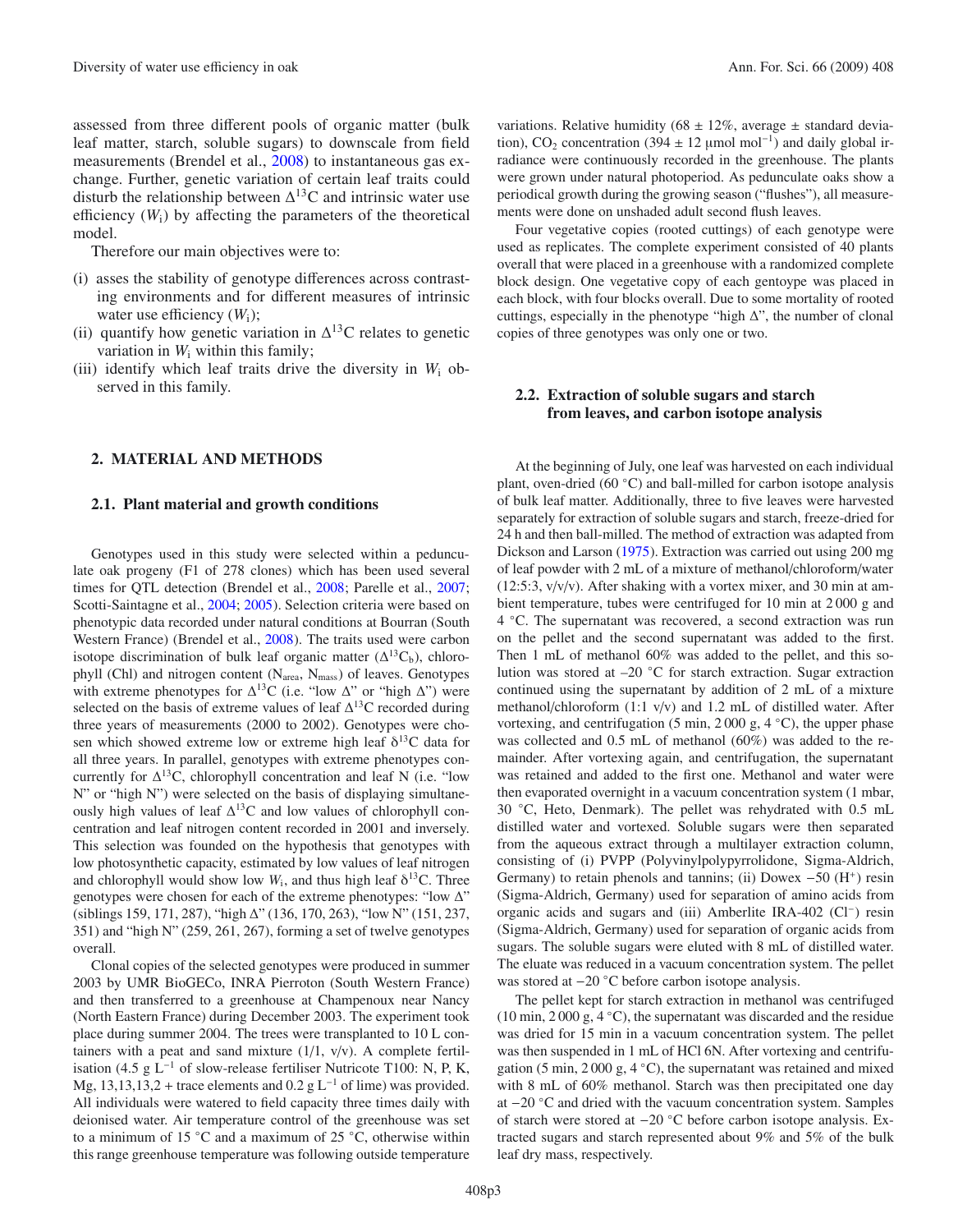The carbon isotope composition of 1 mg of bulk leaf, soluble sugar or starch organic material was measured with a continuous flow isotope ratio mass spectrometer (Delta S; Thermo Finnigan, Bremen, Germany) coupled to an elemental analyser (Carlo Erba NA 1 500 NC, Rodano, Italy). The relative abundance of  ${}^{13}C$  (%e) was expressed as (Craig, [1957](#page-8-11)) :

$$
\delta^{13}C = (R_s - R_b)/R_b \times 1000
$$

where  $R_s$  and  $R_b$  refer to the <sup>13</sup>C/<sup>12</sup>C ratio in the sample and in the Pee Dee Belemnite standard, respectively.

Carbon isotope discrimination  $(\Delta^{13}C)$  was calculated as:

$$
\Delta^{13}C \approx \delta^{13}C_{\text{air}} - \delta^{13}C_{\text{sample}}
$$

where  $\delta^{13}C_{air}$  is the carbon isotope composition of atmospheric CO<sub>2</sub>. δ13Cair was assessed in the greenhouse by growing *Zea mays* plants, recording the  $\delta^{13}$ C of leaf organic matter and using the procedure of Marino and McElroy [\(1991](#page-9-13)) to compute  $\delta^{13}C_{air}$  which was found to be equal to  $-9.80 \pm 0.23\%$  (average  $\pm$  standard deviation).

The modelled relationship between  $\Delta^{13}$ C and *W*<sub>i</sub> is (Farquhar and Richards, [1984](#page-8-0)) :

$$
\Delta^{13}\text{C}_{\text{sample}} = b - (b - a) \frac{1.6 \, W_i}{c_a}
$$

with:  $a$ , discrimination during diffusion of  $CO<sub>2</sub>$  through stomata  $(4.4\%)$  and *b*, discrimination during carboxylation of RuBP (27% taking into account 10% C fixed by PEPC; Farquhar and Richards, [1984\)](#page-8-0) and  $c_a$ , atmospheric  $CO_2$  mole fraction (continuously monitored in the greenhouse with a mean value of 394  $\pm$  12 µmol mol<sup>-1</sup>). The resulting equation is then  $\Delta^{13}C_{\text{sample}} \approx 27 - 0.092W_i$ .

#### **2.3. Gas exchange measurements**

Leaf gas exchange was recorded on one leaf per individual plant during July 2004, with an open flow gas exchange system (Li-6400, Li-Cor, Lincoln, NE, USA). Leaves were inserted into the chamber and photosynthesis was induced for about 40 min at 25  $°C$ , at a  $CO<sub>2</sub>$ mole fraction of 390 μmol mol<sup>-1</sup>, a photosynthetic photon flux density of 1 200 µmol m<sup>-2</sup> s<sup>-1</sup>, and an air flux of 300 µmol s<sup>-1</sup>. Light saturated net  $CO_2$  assimilation rate  $(A<sub>sat</sub>)$  and stomatal conductance for water vapour  $(q_s)$  were recorded and intrinsic water use efficiency  $(W_i)$  was computed as the ratio between  $A_{sat}$  and  $g_s$ . Response curves of net assimilation rate  $(A)$  to  $CO<sub>2</sub>$  mole fraction in intercellular air spaces (*c*i) were recorded with the following procedure: a decrease in CO<sub>2</sub> mole fraction from 390 µmol mol<sup>-1</sup> to 50 µmol mol<sup>-1</sup> in five steps. For each step, four min were allowed for gas exchange stabilization before measuring three times environmental parameters, *A* and estimating *c*i. These curves were used to adjust maximal carboxylation rate of Rubisco ( $V_{\text{cmax}}$ ; von Caemmerer and Farquhar, [1981\)](#page-9-14) as described by Dreyer et al. [\(2001](#page-8-12)). The adjusted model did not explicitly include internal conductance to  $CO<sub>2</sub>$ , and the computed values represent therefore apparent  $V_{\text{cmax}}$ .

#### **2.4. Chlorophyll content**

Relative chlorophyll content (in CCI unit) was estimated using a CCM-200 (Chlorophyll Content Meter, Opti-Sciences, Hudson, NH, USA). Total chlorophyll content per leaf area (Chl) was derived using the following relationship calibrated for oak using biochemical chlorophyll extraction according to Barnes et al. [\(1992](#page-8-13)):

$$
Chl(g m^{-2}) = 0.021 (CCI unit) + 0.05.
$$

Total chlorophyll content was measured two times at different dates on three leaves per tree with three to five replicates per leaf. The data presented in this study are the least-square mean for each gentoype calculated from an Analysis of Variance model taking into account the date effect.

#### **2.5. Leaf nitrogen content and leaf mass-to-area ratio**

Leaf mass-to-area ratio (LMA) and leaf nitrogen content ( $N_{area}$ ,  $N<sub>mass</sub>$ ) were estimated for the leaves used for  $\delta^{13}$ C analysis of bulk leaf organic matter. Area of fresh leaves was measured with a Leaf Area Meter (Delta-T Devices Ltd., Cambridge, UK), whereas mass was determined after drying and LMA was calculated as the ratio of leaf mass per area.  $N_{\text{mass}}$  was measured during isotopic analysis with the elemental analyser (Carlo Erba NA 1 500 NC, Rodano, Italy) that was coupled to the mass spectrometer. Leaf nitrogen content on an area basis ( $N_{area}$ ) was calculated from  $N_{mass}$  times LMA.

## **2.6. Leaf anatomy**

An additional three leaves were harvested for leaf anatomy. Overall 14 discs  $(1 \text{ cm}^2)$  were punched from three leaves per vegetative copy of each genotype for measuring stomatal density and leaf anatomy and were immediately frozen in liquid nitrogen and stored at –80 ◦C. Microphotographs were made with a variable pressure scanning electron microscope (model 1450VP, Leo, Cambridge, UK, 20–30 Pa inside chamber, accelerating voltage 15 kV, working distance 12 mm) and analysed for stomatal density and stomatal dimensions using the Visilog software (Noesis, France).

One microphotograph of the abaxial epidermis  $(0.72 \text{ mm}^2)$  of nine discs from three different leaves was used to estimate stomatal density (*SD*). On each of the microphotographs 50 stomata were sampled for measuring guard cell surface (*SA*) and length (*SL*). Stomatal area index (SAI; Bruschi et al., [2003\)](#page-8-14) was calculated as stomatal density  $\times$ stomatal length, which can be seen as a rough indicator of potential total stomatal opening per leaf surface.

On the five other discs  $(1 \text{ cm}^2)$ , four semi-thin cryo sections were photographed to measure total leaf thickness (TLT) and thickness of palisade (PMT), or spongy mesophyll (SMT), or upper and lower epidermal layers (UET and LET, respectively).

#### **2.7. Statistical analyses**

Using the whole data-set, correlations between traits were computed using STATISTICA software Version 7.1 (StatSoft, Inc. 2005). Correlations are based on genotype means and can therefore be seen as representing genetic differences among siblings within the family. Pearson's correlation coefficients were estimated with a correlation matrix or with regression analyses. As all correlations were based on the combination of two continuous variables, model II regression (geometric mean regression) was used to estimate the equation parameters (Sokal and Rohlf, [2000](#page-9-15)). All statistical tests were considered significant when  $p < 0.05$ .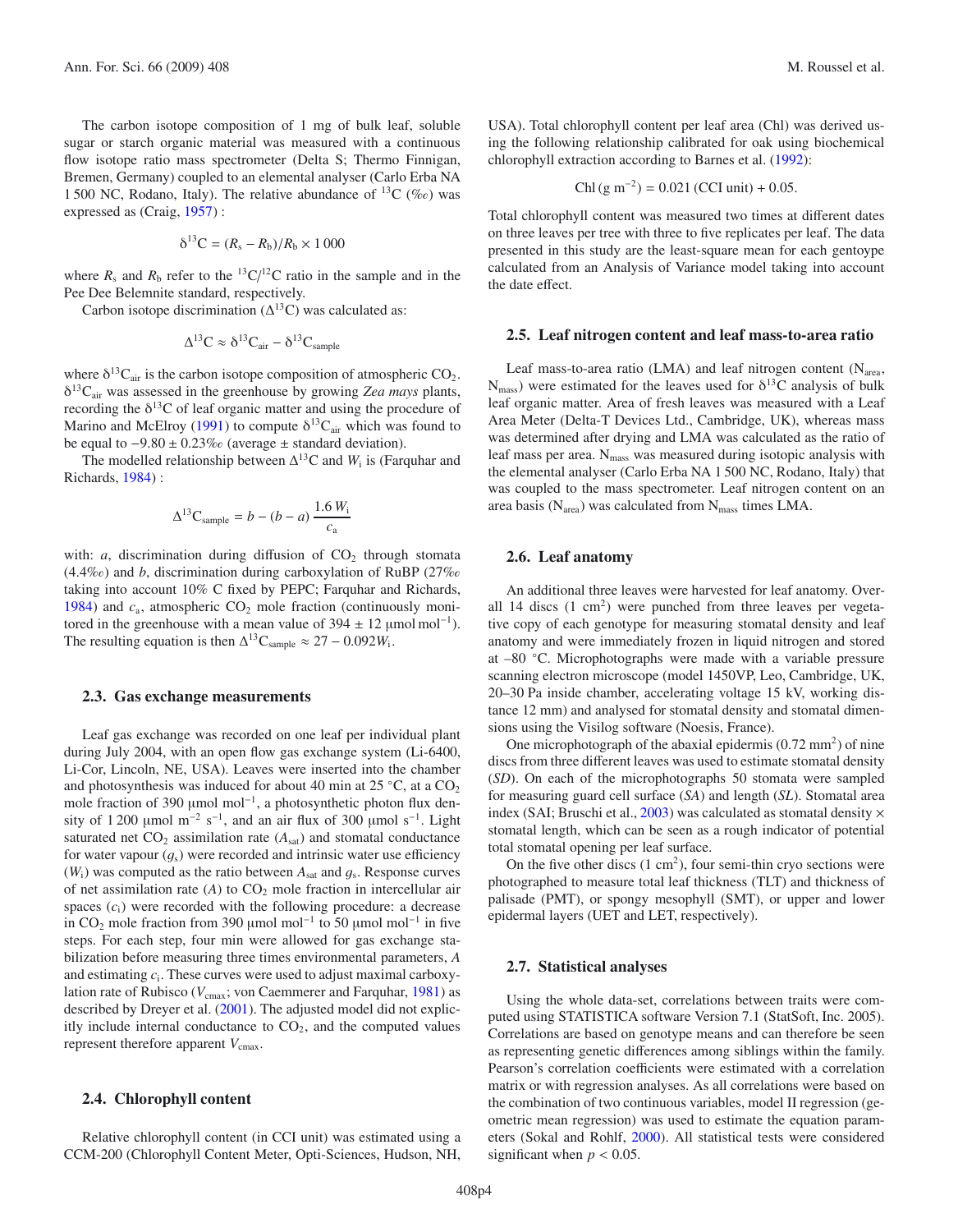<span id="page-4-0"></span>

| <b>Table I.</b> Correlation coefficients $(R)$ between genotype means of leaf traits $(N = 12)$ . |  |  |  |  |  |  |  |  |  |  |
|---------------------------------------------------------------------------------------------------|--|--|--|--|--|--|--|--|--|--|
|---------------------------------------------------------------------------------------------------|--|--|--|--|--|--|--|--|--|--|

|                          | $\Delta^{13}C_{su}$ $\Delta^{13}C_{st}$ $\Delta^{13}C_b$ $W_i$ |                   |                      |                   | $A_{\rm sat}$ | $g_{\rm s}$ |   | $V_{\rm cmax}$ $\,$ $N_{\rm mass}$ $\,$ $\,$ $N_{\rm area}$ $\,$ $\,$ Ch1 $\,$ $\,SD$ |        |        |           | SL       |   | SA SAI LMA TLT UET LET PMT SMT |        |        |        |      |   |
|--------------------------|----------------------------------------------------------------|-------------------|----------------------|-------------------|---------------|-------------|---|---------------------------------------------------------------------------------------|--------|--------|-----------|----------|---|--------------------------------|--------|--------|--------|------|---|
| $\Delta^{13}C_{su}$      | $\ast$                                                         |                   |                      |                   |               |             |   |                                                                                       |        |        |           |          |   |                                |        |        |        |      |   |
| $\Delta^{13}C_{st}$ 0.93 |                                                                | $\ast$            |                      |                   |               |             |   |                                                                                       |        |        |           |          |   |                                |        |        |        |      |   |
| $\Delta^{13}C_b$         | 0.76                                                           | 0.90 <sub>1</sub> | $\ast$               |                   |               |             |   |                                                                                       |        |        |           |          |   |                                |        |        |        |      |   |
| $W_i$                    | $-0.94$                                                        | $-0.87$           | $-0.73$              | ∗                 |               |             |   |                                                                                       |        |        |           |          |   |                                |        |        |        |      |   |
| $A_{\text{sat}}$         | 0.55                                                           |                   |                      | $-0.53$ *         |               |             |   |                                                                                       |        |        |           |          |   |                                |        |        |        |      |   |
| $g_{\rm s}$              | 0.72                                                           | 0.56              |                      | $-0.71$ 0.97 $*$  |               |             |   |                                                                                       |        |        |           |          |   |                                |        |        |        |      |   |
| $V_{\text{cmax}}$        |                                                                |                   |                      |                   |               | $0.91$ 0.83 | ∗ |                                                                                       |        |        |           |          |   |                                |        |        |        |      |   |
| $N_{\rm mass}$           |                                                                |                   |                      |                   |               |             |   | $\ast$                                                                                |        |        |           |          |   |                                |        |        |        |      |   |
| $N_{area}$               |                                                                |                   |                      |                   |               |             |   | 0.76                                                                                  | $\ast$ |        |           |          |   |                                |        |        |        |      |   |
| Chl                      |                                                                |                   |                      |                   |               |             |   |                                                                                       |        | $\ast$ |           |          |   |                                |        |        |        |      |   |
| SD                       | 0.52                                                           | 0.53              | 0.68                 | $-0.55$ 0.55 0.62 |               |             |   |                                                                                       |        |        | $\ast$    |          |   |                                |        |        |        |      |   |
| SL                       | $-0.57$                                                        |                   | $-0.55$ $-0.59$      | 0.67              |               | $-0.51$     |   |                                                                                       |        |        | $-0.62$ * |          |   |                                |        |        |        |      |   |
| SA                       | $-0.57$                                                        |                   | $-0.55$ $-0.53$ 0.75 |                   |               |             |   |                                                                                       |        |        |           | $0.82$ * |   |                                |        |        |        |      |   |
| SAI                      |                                                                |                   | 0.61                 |                   | 0.51 0.56     |             |   |                                                                                       |        |        | 0.97      |          | ∗ |                                |        |        |        |      |   |
| LMA                      | 0.56                                                           |                   |                      | $-0.51$           |               |             |   |                                                                                       | 0.55   |        |           |          |   | $\ast$                         |        |        |        |      |   |
| TLT                      |                                                                |                   |                      |                   |               |             |   |                                                                                       | 0.59   |        |           |          |   | 0.62                           | $\ast$ |        |        |      |   |
| <b>UET</b>               |                                                                |                   |                      |                   |               |             |   | $-0.50$                                                                               |        |        |           |          |   |                                |        | $\ast$ |        |      |   |
| LET                      |                                                                |                   |                      |                   |               |             |   |                                                                                       |        |        |           |          |   |                                |        |        | $\ast$ |      |   |
| <b>PMT</b>               |                                                                |                   |                      |                   |               |             |   |                                                                                       | 0.61   |        |           |          |   | 0.52                           | 0.96   |        |        | ∗    |   |
| <b>SMT</b>               |                                                                |                   |                      |                   |               |             |   |                                                                                       | 0.53   |        |           |          |   | 0.68                           | 0.93   |        |        | 0.81 | ∗ |

Significant correlations at 5% are in bold; non-significant correlations at 10% are noted in italic. See list of abbreviations for trait names.

Analyses of variance were done with the R 2.5.0 software (R Development Core Team, [2007](#page-9-16)) and effects were considered significant at  $p < 0.05$ . Comparisons with earlier results (Brendel et al., [2008](#page-8-3)) on  $\delta^{13}C_{bulk}$  were analysed using the following model :

$$
y_{ijk} = \mu + g_i + e_j + (ge)_{ij} + \varepsilon_{ijk}
$$

where  $y_{lmn}$  is the variable of interest,  $\mu$  the overall mean,  $g_i$  the genotype effect,  $e_i$  the environment effect,  $(qe)_{ii}$  the genotype  $\times$  environment interaction and  $\varepsilon_{ikr}$  the residuals. Partial coefficients of determination  $(R^2)$  for the effects of this ANOVA were calculated as the sums of squares (SS) of the effect divided by total SS. This is a measure of the proportion of the total variation that is explained by one effect.

The difference of "low versus high" within "Δ" or "N" extremes (thereafter called phenotype effect) was analysed on each variable of interest with a linear mixed model (*nlme* R-package, Pinheiro et al., [2007](#page-9-17)) of the form:

$$
y_{\text{lmr}} = \mu + \alpha_1 + b_{\text{m}} + g_{\text{i}} + \varepsilon_{\text{lin}}
$$

where  $y_{\text{lmr}}$  is the variable of interest, μ the overall mean,  $\alpha_{\text{l}}$  the phenotype fixed effect,  $b_m$  the random block effect,  $g_i$  the fixed genotype effect and  $\varepsilon_{\text{lir}}$  the residuals.

Block effects were checked with a log likelihood ratio test between models with and without a random block effect. They were for all traits non-significant ( $p > 0.05$ ) and excluded from the model.

Residuals were assumed to follow a joint normal distribution with zero means, zero covariances and variances either constant (homoscedastic model) or different among copies of each genotype (heteroscedastic model). Heteroscedasticity was checked with a log likelihood ratio test between homoscedastic and heteroscedastic models and the appropriate model was retained for each analysis.

### **3. RESULTS**

#### **3.1. Comparison with earlier results**

An ANOVA using individual data (years 2000 and 2002) from Brendel et al. [\(2008\)](#page-8-3) and  $\Delta^{13}C_b$  from the present study showed significant effects ( $p < 0.05$ ) for genotype (partial  $R^2 = 39\%$ ), environment (37%) and genotype  $\times$  environment interaction (6.0%), explaining overall 82% of the observed variance.

## **3.2. Correlations among di**ff**erent measures of Wi**

 $\Delta^{13}$ C of the different metabolic compartments (bulk leaf, soluble sugars and starch) were all significantly correlated to *W*<sup>i</sup> calculated from gas exchange measurements (Tab. [I,](#page-4-0) Fig. [1\)](#page-5-0). There was an improvement of the correlation from bulk leaf matter ( $R^2 = 52.9\%$ ), over starch ( $R^2 = 76.4\%$ ), to sugars ( $R^2 = 87.6\%$ ). Slopes were similar between  $\Delta^{13}C_{\rm su}/W_i$ and  $\Delta^{13}C_{st}/W_i$ , whereas the intercept differed due to the isotopic shift from sugars to starch  $(3.2 \pm 0.4\%)$ . The slope with bulk leaf matter differed from the two above, but the isotopic signal of sugars was closer to the overall bulk leaf matter (difference  $0.5 \pm 0.7\%$ o.

The relationship of  $W_i$  with  $\Delta^{13}C_{su}$  was similar to that predicted by the model (Farquhar and Richards, [1984](#page-8-0)), but had a significantly steeper slope ( $p < 0.01$ ; ANCOVA), whereas the slopes for  $\Delta^{13}C_{st}$  and  $\Delta^{13}C_b$  did not differ from the model (dash line in Fig. [1\)](#page-5-0). Regressions of  $W_i$  with carbon isotope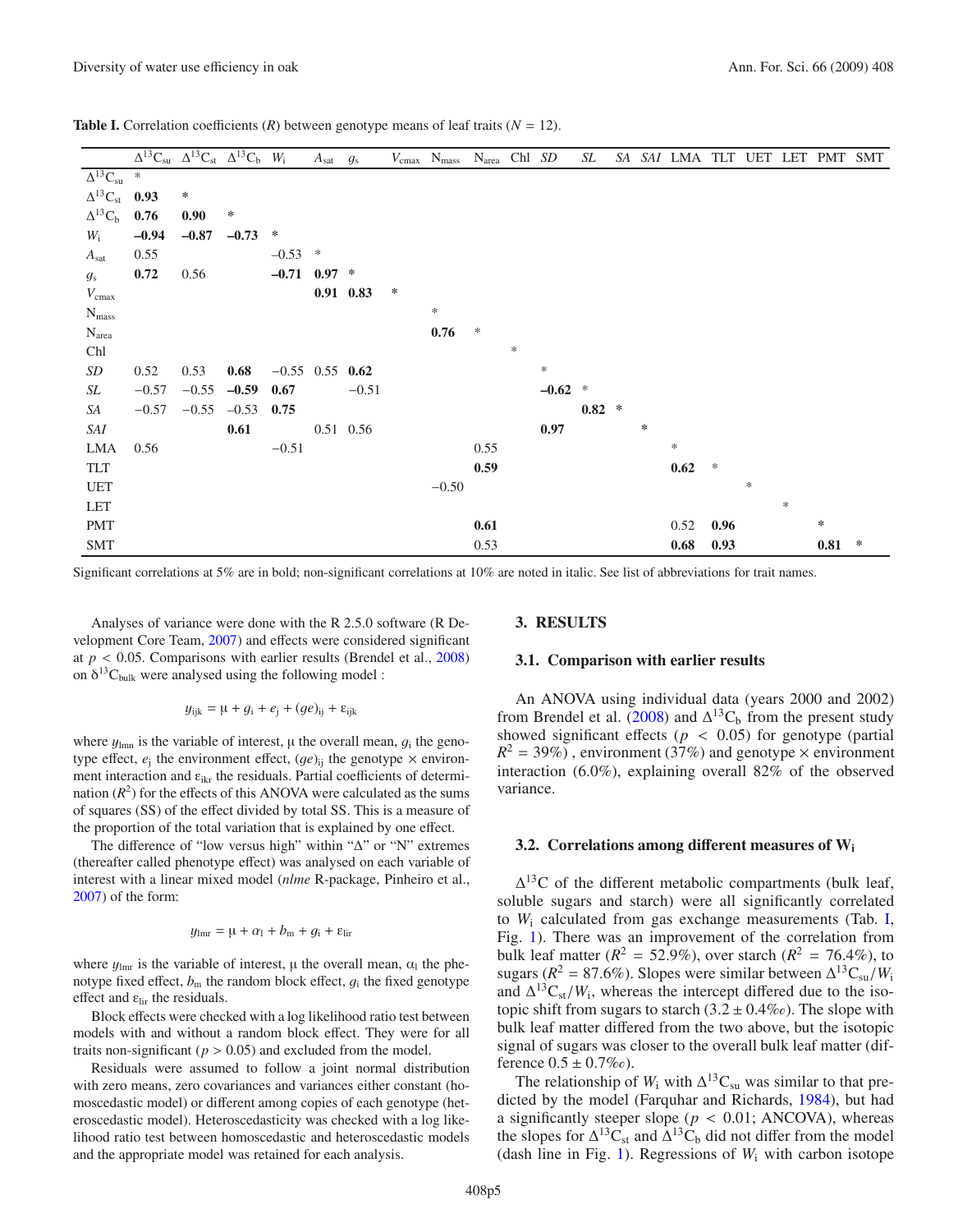

<span id="page-5-0"></span>Figure 1. Relationship between genotype means of <sup>13</sup>C isotope discrimination (soluble sugars  $(\Delta^{13}C_{\text{sugars}})$ , starch  $(\Delta^{13}C_{\text{start}})$  and bulk matter ( $\Delta^{13}C_{\text{bulk}}$ ) and W<sub>i</sub> for the phenotypes " $\Delta$ "and "N". Open circles represent genotypes with the phenotype "low  $\Delta$ ", open squares "low N", closed circles "high Δ", closed squares "high N". The dash line represents the theoretical relationships (Sect. 2.2.)

composition data of bulk leaf material recorded in the field by Brendel et al.  $(2008)$  were highly significant ( $p < 0.005$ ), and  $R^2$  was 0.77 ( $N = 12$ , data recorded during 2000), 0.74  $(N = 9)$ , data recorded during 2001) and 0.67 ( $N = 12$ , data recorded during 2002).

Genotypes with higher  $W_i$  had significantly lower stomatal conductance (Fig. [2a](#page-5-1)), and had also a tendency to lower



<span id="page-5-1"></span>**Figure 2.** Relationship between stomatal conductance and (a) intrinsic water use efficiency  $(W_i)$  or (b) light saturated assimilation rate (*A*sat). Each point represents the mean of a genotype. Symbols as in Figure [1.](#page-5-0) For the outlier in graph a, only one copy had been available for this genotype (170).

*A*sat (Tab. [I\)](#page-4-0). Genotypes with higher *A*sat showed higher values of  $V_{\text{cmax}}$  (Tab. [I\)](#page-4-0) and higher stomatal conductance (Fig. [2b](#page-5-1)). Traits related to photosynthesis such as chlorophyll content, leaf nitrogen content or  $V_{\text{cmax}}$  were not intercorrelated (Tab. [I\)](#page-4-0). However genotypes with higher stomatal conductance did also have an increased stomatal density (Tab. [I\)](#page-4-0) and a higher  $\Delta^{13}C_{b}$ (Fig. [3\)](#page-6-0). Differences among genotypes in stomatal anatomy were concurrent with differences in density such that genotypes with longer stomata (*SL*) had a lower stomatal density. Differences among genotypes in thickness of leaf parenchyma did not concur with differences in  $\Delta^{13}C_{b}$ ,  $W_{i}$  or gas exchange parameters.

# **3.3. Di**ff**erences in** Δ**13C and associated leaf traits between extreme phenotypes**

Genotypes for this study had been chosen because they displayed extreme phenotypes. Therefore, we compared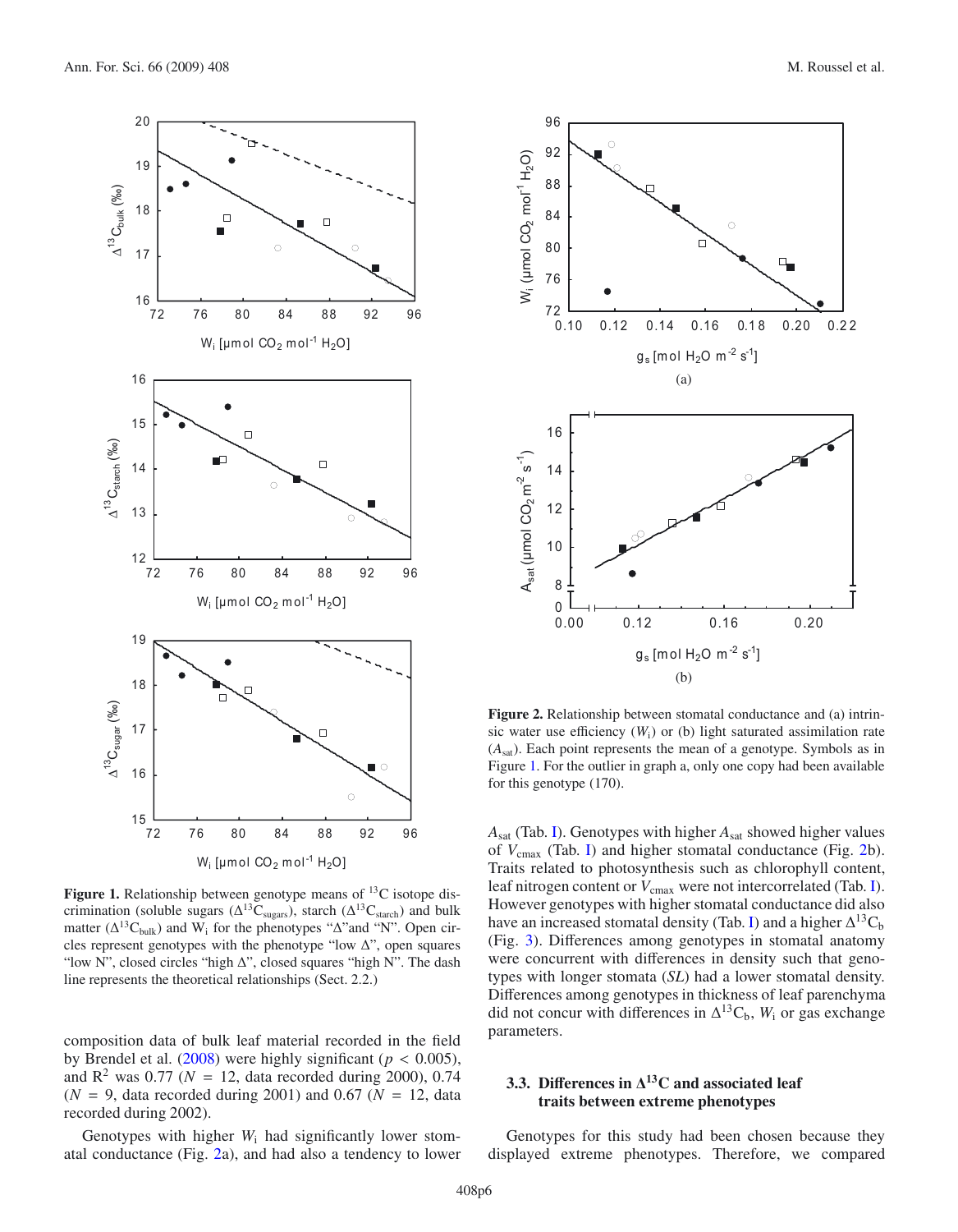|                                                                     |                               | Phenotypes $\Delta$ |                          | Phenotypes N               |                 |         |  |  |  |  |
|---------------------------------------------------------------------|-------------------------------|---------------------|--------------------------|----------------------------|-----------------|---------|--|--|--|--|
|                                                                     |                               | Mean $\pm$ SD       |                          | Mean $\pm$ $\overline{SD}$ |                 |         |  |  |  |  |
|                                                                     | High $\Delta$<br>Low $\Delta$ |                     | Effect                   | Low N                      | High N          | Effect  |  |  |  |  |
| $\Delta^{13}C_{\rm su}$ (%o)                                        | $16.4 \pm 1.1$                | $18.5 \pm 0.5$      | < 0.001                  | $17.5 \pm 0.8$             | $17.1 \pm 0.9$  |         |  |  |  |  |
| $\Delta^{13}C_{\rm st}$ (%o)                                        | $13.1 \pm 0.6$                | $15.3 \pm 0.4$      | < 0.001                  | $14.4 \pm 0.5$             | $13.8 \pm 0.6$  | < 0.01  |  |  |  |  |
| $\Delta^{13}C_{b}$ (%e)                                             | $17.0 \pm 0.5$                | $18.8 \pm 0.6$      | < 0.001                  | $18.4 \pm 1.1$             | $17.4 \pm 0.7$  | < 0.01  |  |  |  |  |
| $W_i$ (µmol mol <sup>-1</sup> )                                     | $89.0 \pm 14.5$               | $75.7 \pm 7.5$      |                          | $82.3 \pm 12.2$            | $84.4 \pm 14.5$ |         |  |  |  |  |
| $A_{\text{sat}} \, (\mu \text{mol} \, \text{m}^{-2} \text{s}^{-1})$ | $11.7 \pm 2.4$                | $13.2 \pm 3.2$      |                          | $12.8 \pm 3.1$             | $12.3 \pm 3.0$  |         |  |  |  |  |
| $g_s \text{ (mol m}^{-2} \text{s}^{-1})$                            | $0.14 \pm 0.04$               | $0.18 \pm 0.05$     |                          | $0.16 \pm 0.06$            | $0.16 \pm 0.07$ |         |  |  |  |  |
| $V_{\rm c \, max} (\mu \text{mol} \, \text{m}^{-2} \text{s}^{-1})$  | $76.2 \pm 12.0$               | $78.1 \pm 18.0$     |                          | $75.4 \pm 15.8$            | $80.2 \pm 14.2$ |         |  |  |  |  |
| $N_{mass}$ (mg $g^{-1}$ )                                           | $32.3 \pm 3.2$                | $32.1 \pm 3.0$      | $\overline{\phantom{a}}$ | $29.9 \pm 4.3$             | $34.8 \pm 3.9$  | 0.01    |  |  |  |  |
| $N_{area}$ (g m <sup>-2</sup> )                                     | $2.78 \pm 0.39$               | $3.02 \pm 0.23$     |                          | $2.67 \pm 0.44$            | $2.96 \pm 0.28$ | 0.04    |  |  |  |  |
| Chl $(g m^{-2})$                                                    | $0.93 \pm 0.16$               | $0.95 \pm 0.09$     |                          | $0.96 \pm 0.11$            | $0.98 \pm 0.06$ |         |  |  |  |  |
| $SD$ (mm <sup>-2</sup> )                                            | $384 \pm 39$                  | $438 \pm 37$        | 0.04                     | $476 \pm 75$               | $447 \pm 64$    |         |  |  |  |  |
| $SL$ ( $\mu$ m)                                                     | $24.1 \pm 1.1$                | $23.5 \pm 0.7$      |                          | $22.8 \pm 0.7$             | $23.7 \pm 0.8$  | < 0.001 |  |  |  |  |
| SA $(\mu m^{-2})$                                                   | $352 \pm 32$                  | $334 \pm 21$        |                          | $339 \pm 19$               | $344 \pm 24$    |         |  |  |  |  |
| $SAI$ (mm <sup>-1</sup> )                                           | $9.2 \pm 0.6$                 | $10.3 \pm 1.0$      | 0.03                     | $10.8 \pm 1.5$             | $10.6 \pm 1.5$  |         |  |  |  |  |
| LMA $(g m^{-2})$                                                    | $86.3 \pm 9.0$                | $94.9 \pm 11.7$     |                          | $89.6 \pm 11.8$            | $85.6 \pm 7.7$  |         |  |  |  |  |
| $TLT$ ( $\mu$ m)                                                    | $149 \pm 14$                  | $152 \pm 5$         |                          | $158 \pm 10$               | $153 \pm 5$     |         |  |  |  |  |
| $UET(\mu m)$                                                        | $10.6 \pm 0.6$                | $10.7 \pm 0.6$      |                          | $10.6 \pm 0.8$             | $10.5 \pm 1.0$  |         |  |  |  |  |
| LET $(\mu m)$                                                       | $9.5 \pm 1.2$                 | $8.9 \pm 0.5$       |                          | $9.2 \pm 0.6$              | $9.3 \pm 0.8$   |         |  |  |  |  |
| $PMT(\mu m)$                                                        | $67.1 \pm 7.5$                | $67.9 \pm 3.0$      |                          | $71.4 \pm 7.3$             | $68.5 \pm 2.8$  | 0.02    |  |  |  |  |
| $SMT$ ( $\mu$ m)                                                    | $61.8 \pm 7.0$                | $64.4 \pm 3.7$      |                          | $66.7 \pm 4.3$             | $65.2 \pm 3.7$  |         |  |  |  |  |

<span id="page-6-1"></span>**Table II.** Genotype effect estimated for all data (*p*-level; explained variance) and means, standard deviations (*SD*) and differences (*p*-level) between extreme phenotypes "Δ" and "N" (see text for the definition of the phenotypes).

Significant *p* values (< 0.05) are shown in bold, "−" no significant difference. See list of abbreviations for trait names.

<span id="page-6-0"></span>

**Figure 3.** Relationship between  $\Delta^{13}$ C of bulk leaf matter ( $\Delta^{13}$ C<sub>b</sub>) and stomatal density (*SD*). Symbols as in Figure [1.](#page-5-0) Equation of the geometric mean correlation:  $\Delta^{13}C_b = 10.6 + 0.02 SD$ ,  $r = 0.68$ ,  $p = 0.02$ . Each point represents the mean of a genotype.

genotypes with high versus low phenotype values using an ANOVA. This is a more stringent test compared to the correlation analysis and results are presented in Table [II.](#page-6-1)

Values of  $^{13}$ C isotope discrimination of bulk, starch and soluble sugars ( $\Delta^{13}C_b$ ,  $\Delta^{13}C_{st}$  and  $\Delta^{13}C_{su}$ , respectively) differed significantly between the phenotypes "low  $\Delta$ " and "high  $\Delta$ ". Differences between the phenotypes "low N" and "high N" were significant for  $\Delta^{13}C_b$  and  $\Delta^{13}C_{st}$  only. The mean differences in  $\Delta^{13}$ C correspond to a 6 to 13% difference in  $W_i$  between the extremes "N" and 26 to 30% between the extremes

" $\Delta$ ". Differences between "low N" and "high N" or "low  $\Delta$ " and "high Δ" were not significant for intrinsic water use efficiency  $(W_i)$ , light saturated net  $CO_2$  assimilation rate at ambient  $CO_2$  concentration ( $A_{sat}$ ), stomatal conductance for water vapour  $(g_s)$ , and apparent maximal carboxylation rate of Rubisco ( $V_{\text{cmax}}$ ) (Tab. [II\)](#page-6-1).

The "high N" phenotypes displayed a consistently higher leaf N than "low N", whereas there was no difference between "low  $\Delta$ " and "high  $\Delta$ " (Tab. [II\)](#page-6-1) for leaf nitrogen. Chlorophyll content (Chl) and leaf mass-to-area ratio (LMA) were similar among the phenotypes (Tab. [II\)](#page-6-1).

Among the measured leaf anatomy traits, only palisade mesophyll thickness (PMT) differed between "low N" and "high N", the former being  $2.9 \mu m$  thicker (Tab. [II\)](#page-6-1). Stomata were significantly longer in "high N" compared to "low N" (Tab. [II\)](#page-6-1) whereas stomatal density (*SD*) and stomatal area index (*SAI*) were significantly smaller for "low Δ" compared to "high  $\Delta$ " (Tab. [II\)](#page-6-1).

## **4. DISCUSSION**

# **4.1. Stability of genotypic di**ff**erences for di**ff**erent measures of W<sup>i</sup>**

The tight correlations found between  $\Delta^{13}$ C recorded on different metabolic compartments with varying turnover rates (bulk material, starch and soluble sugars), and therefore temporal integration scales (Brugnoli et al., [1988;](#page-8-9) Brugnoli and Farquhar, [2000\)](#page-8-15), suggest that differences among genotypes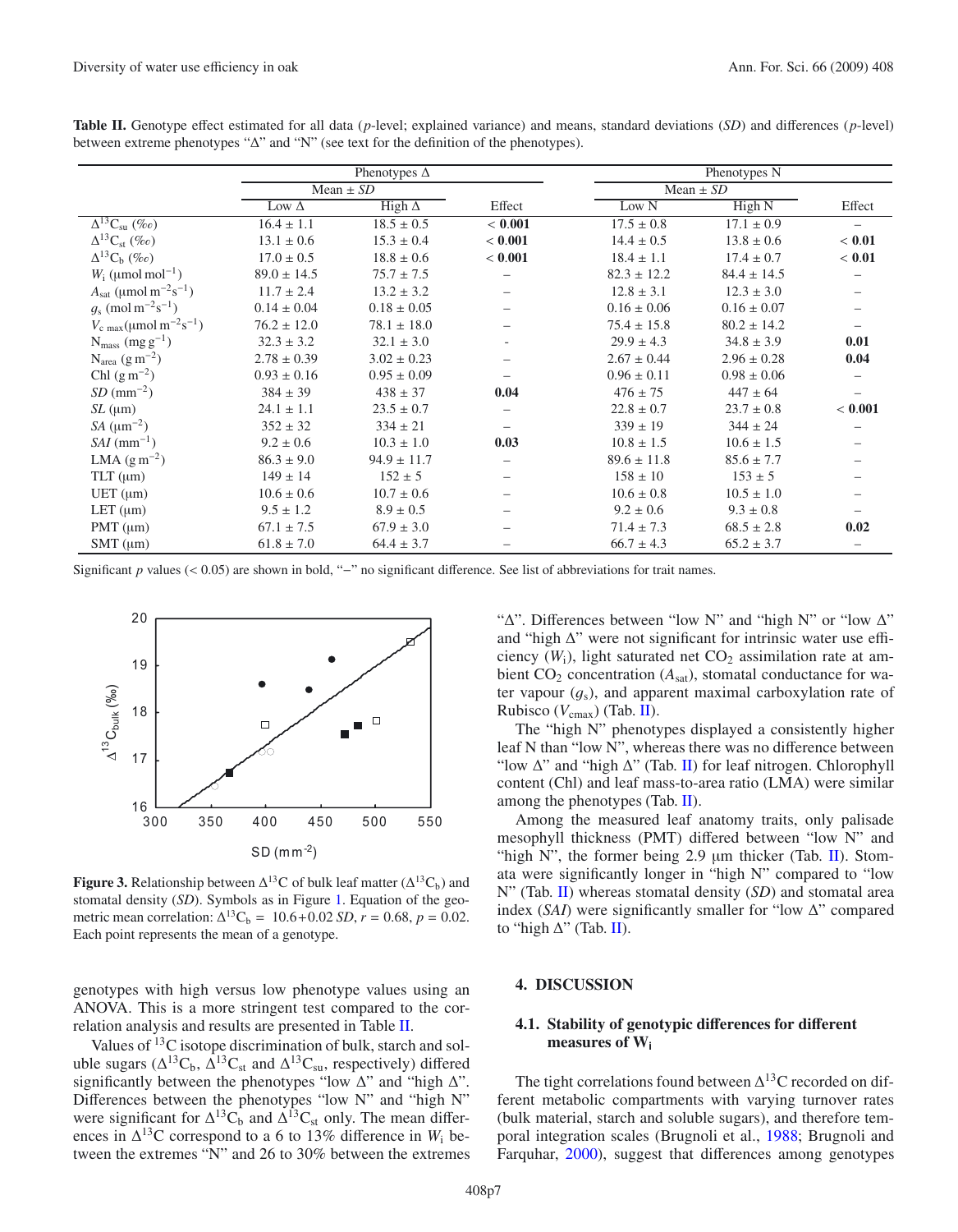are robust with respect to these time-scales. The relationships found between temporally independent measurements of  $W_i$  and  $\Delta^{13}$ C are close to the relationship predicted by the theoretical model (Farquhar and Richards, [1984\)](#page-8-0), where  $\Delta^{13}$ C of material with shorter temporal integration results in tighter correlation with *W*<sup>i</sup> estimated from instantaneous gas exchange measurements (Fig. [1\)](#page-5-0). It should be stressed that these relationships between  $W_i$  and  $\Delta^{13}$ C were due to genetic differences among genotypes under common, optimal conditions and not due to acclimation of water use efficiency to different environmental conditions as observed in earlier studies (Guehl et al., [1994;](#page-8-16) Picon et al., [1996](#page-9-18); Ponton et al., [2002\)](#page-9-1). An observed genetic variability of  $\Delta^{13}$ C can relate to a variability of  $W_i$  as well as to a variability of the parameters of the theoretical model linking these two traits. In fact, the correlation between  $\Delta^{13}$ C and *W*<sub>i</sub> observed by Brendel et al. [\(2008](#page-8-3)) was weak  $(R^2 = 0.07)$ , suggesting that either a large part of the variability of  $\Delta^{13}$ C was not related to  $W_i$  or that  $W_i$  from gas exchange measurements were estimated with much noise due to environmental influence. The here presented data, using more representative gas exchange measurements, showed that up to 87% of the genetic variability observed in  $\Delta^{13}$ C can be related to  $W_i$ . Therefore, the closeness between observations and model affirms that measurement of carbon isotope discrimination on leaf bulk material in this pedonculate oak family (e.g. Brendel et al., [2008\)](#page-8-3) reflected to a high degree variation in *W*i.

"Low  $\Delta$ " and "high  $\Delta$ " phenotypes showed values for  $\Delta^{13}$ C consistent with the sampling strategy, i.e., "low  $\Delta$ " displayed significantly lower values than "high  $\Delta$ ". When data from the present study and from Brendel et al. [\(2008](#page-8-3)) were compared, the relative differences among genotypes for  $\Delta^{13}$ C were found to be largely independent from environmental conditions, that is there was very little genotype  $\times$  environment interaction. The relatively large overall environmental effect is probably due to the climate differences, where the field site in southern France was drier and hotter compared to the well-irrigated plants in the temperature controlled greenhouse. Thus, genotypic differences in  $\Delta^{13}$ C were conserved among years, through contrasting environments and among different metabolic pools, which extends observations made by Johnsen et al. [\(1999](#page-9-19)) on *Picea mariana* and Lauteri et al. [\(1997\)](#page-9-20) on *Castanea sativa*.

# **5. VARIABLES DRIVING VARIATION OF WI WITHIN THIS PEDUNCULATE OAK FAMILY**

*W*<sup>i</sup> is calculated as the ratio between assimilation rate and stomatal conductance and therefore systematic variation of both traits among genotypes can change *W*i. Furthermore, variation in *<sup>A</sup>* might be controlled by variation in g and vice versa. Here, variation detected among genotypes for light saturated  $g_s$  and  $A_{sat}$  suggest a strong control of  $g_s$  on  $A_{sat}$  and thus a major influence of <sup>g</sup><sup>s</sup> on differences in *<sup>W</sup>*i. Differences in *<sup>A</sup>*sat were representing differences in photosynthetic capacity as estimated by  $V_{\text{cmax}}$ , however, again, there was an overall correlation between  $V_{\text{cmax}}$  and  $g_s$ . Variation in leaf nitrogen and

chlorophyll content among genotypes did not have an effect on *V*cmax, *A*sat or on *W*i. Also thickness of leaf parenchyma, which could theoretically have an impact on photosynthetic capacity, did not show any relationship with estimators of *W*i. Overall, variation in traits related to photosynthetic capacity did not seem to be the driver for variation in any of the estimators of intrinsic water use efficiency.

Variation in *W*<sup>i</sup> due to photosynthetic capacity had been studied specifically by using the selected "low N" and "high N" genotypes. This selection was effective for  $\Delta^{13}$ C and leaf nitrogen content, as the expected differences were observed between the extreme phenotypes, whereas it was not effective for leaf chlorophyll content. This might be due to a low heritability of leaf chlorophyll. To our knowledge, heritability of chlorophyll content has not yet been estimated in a temperate forest tree species. Narrow sense heritability estimates for leaf chlorophyll content for other plant types rarely exceed 50% (e.g. Collaku et al., [2005](#page-8-17); Kabanova et al., [2000](#page-9-21) for wheat, Hervé et al., [2001](#page-9-22) for sunflower), suggesting considerable environmental influence. This might be due to rapid (within days) acclimation to current irradiance, as shown by Frak et al. [\(2001\)](#page-8-18) for *Juglans nigra x regia* seedlings. Additionally to the specific selection of "N" genotypes, the pedunculate oak saplings in the present study were raised with optimal water supply, which should reduce the stomatal limitation of assimilation rate and thus facilitate the expression of differences in photosynthetic capacity. However, "low N" and "high N" did not present difference in  $A<sub>sat</sub>$  or in  $V<sub>cmax</sub>$ , suggesting that the diversity of photosynthetic capacity might either not be well estimated by leaf N and chlorophyll content or not be a driver for variability in *W*<sup>i</sup> within this family.

Otherwise, variation in stomatal conductance was a driver for the variation of  $W_i$ , as suggested by the strong correlation of  $g_s$  with  $W_i$  and  $\Delta^{13}C_{su}$ . Brendel et al. [\(2008](#page-8-3)) had not detected an correlation between  $\delta^{13}$ C or *W*<sub>i</sub> and  $q_s$ , probably due to the difficulties of measuring gas exchange in the field. Further, the differences among genotypes in  $g_s$  concur with differences in stomatal density (*SD*), i.e. genotypes with higher  $g<sub>s</sub>$  also dispayed more stomata per leaf surface. Differences in stomatal density were also related to differences in  $\Delta^{13}C_{b}$ , and a similar tendency was detected for other estimates of *W*i. Few publications have analysed the relationship between  $\Delta^{13}C$ and stomatal density among genotypes. A positive relationship between Δ13C and stomatal density was also found for *Pinus ponderosa* provenances (Cregg et al., [2000\)](#page-8-1) and among poplar clones from *Populus deltoides* × *nigra* hybrids (Monclus et al., [2006\)](#page-9-23), whereas Dillen et al. [\(2008\)](#page-8-19) found a negative relationship for a *Populus deltoides* × *trichocarpa* family. Genotypes with larger stomatal density showed higher  $g_s$ , which could lead to lower *W*<sub>i</sub>. The model proposed by Nobel [\(1999\)](#page-9-9) suggests a positive relationship between stomatal density and  $q_s$ . This was confirmed by Pearce et al. [\(2006\)](#page-9-24) for several poplar species in a common garden and by Kundu and Tigerstedt [\(1999\)](#page-9-25) for different provenances of *Azadirachta indica* in a greenhouse. A positive relationship between stomatal density and  $q_s$  would thus be the link for the observed positive correlation between  $\Delta^{13}$ C and stomatal density, and could therefore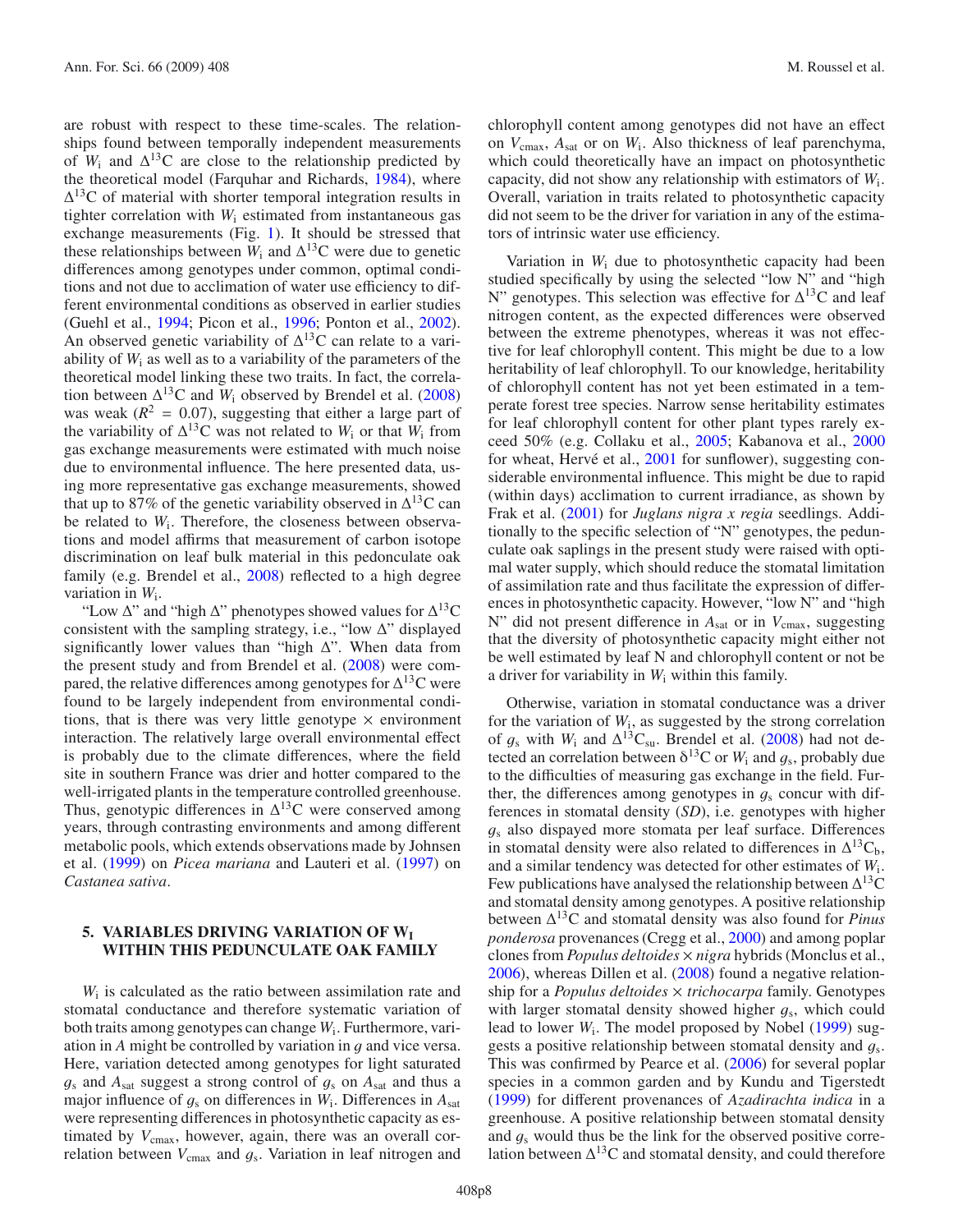be a cause for the observed diversity in *W*<sup>i</sup> among genotypes of this pedunculate oak family.

We also observed that genotypes with an increased stomatal density had smaller stomata (based on estimates of stomatal guard cell length *SL*). A similar relationship was observed by Hetherington and Woodward [\(2003](#page-9-26)) across different species but also within species. This relationship suggests a compensating effect resulting in a stable total stoma opening area. However our data suggest that this trade-off was only of limited extent as stomatal area index  $(SAI = SL \times SD)$ , an estimator of total stoma opening area, still showed differences among genotypes related to differences in  $\Delta^{13}C_{b}$ . Aasamaa et al. [\(2001](#page-8-8)) have shown for tree species that the size of guard cells has an influence on stomatal aperture and thus on  $q_s$ . These results suggest a possible impact of stomatal density on variation in  $\Delta^{13}$ C and thus  $W_i$  via a genetic diversity in maximum stomatal conductance within this family of pedunculate oak. According to Bergmann and Sack [\(2007\)](#page-8-20), few gene products are required to regulate patterns of stomata in leaves. It has been shown in *Arabidopsis thaliana* that the gene ERECTA, which influences water use efficiency, can affect modulates mesophyll cell proliferation as well as stomatal density (Masle et al., [2005](#page-9-27)).

## **6. CONCLUSIONS**

Using a relatively small number of siblings from a large pedunculate oak progeny, we showed that the diversity detected for  $\Delta^{13}$ C in this progeny was closely related to instantaneous, intrinsic water use efficiency  $(W_i)$ , as expected from the theoretical model linking these two traits (Farquhar and Richards, [1984\)](#page-8-0). Genetic variability of  $\Delta^{13}$ C and  $W_i$  was largely independent from different temporal integration scales and from different environments. We were not able to substantiate the influence of photosynthetic capacity on  $W_i$  or  $\Delta^{13}$ C that had been suggested by the co-localisation of OTL for  $\Delta^{13}$ C, nitrogen and chlorophyll content. However, the large genetic variation in stomatal density and stomatal area index, as well as the tight correlation between stomatal conductance and  $\Delta^{13}$ C suggest that differences in water use efficiency within this pedunculate oak family might be due to differences in stomatal conductance.

**Acknowledgements:** We would like to thank Erwin Dreyer as well as two anonymous reviewers for their abundant suggestions on the manuscript. We are also grateful to Claude Bréchet for the  $\delta^{13}$ C measurements and help in sugar and starch extractions, Pascale Maillard for the procedure of sugar and starch extraction, Patrick Gross for greenhouse management, Jean-Marie Gioria and Christophe Bailly for their technical assistance in greenhouse. We also thank Evangelista Bertocchi of INRA Pierroton for producing the rooted cuttings and Antoine Kremer for providing access to the pedunculate oak off-spring family.

## **REFERENCES**

<span id="page-8-8"></span>Aasamaa K., Sõber A., and Rahi M., 2001. Leaf anatomical characteristics associated with shoot hydraulic conductance, stomatal conductance and stomatal sensitivity to changes of leaf water status in temperate deciduous trees. Aust. J. Plant Physiol. 28: 765–774.

- <span id="page-8-13"></span>Barnes J.D., Balaguer L., Manrique E., Elvira S., and Davison A.W., 1992. A reappraisal of the use of DMSO for the extraction and determination of chlorophylls a and b in lichens and higher plants. Environ. Exp. Bot. 32: 85–100.
- <span id="page-8-6"></span>Bergmann D., 2006. Stomatal development: from neighborly to global communication. Curr. Opin. Plant Biol. 9: 478–483.
- <span id="page-8-20"></span>Bergmann D.C. and Sack F.D., 2007. Stomatal Development. Ann. Rev. Plant Biol. 58: 163–181.
- <span id="page-8-3"></span>Brendel O., Le Thiec D., Saintagne C., Kremer A., and Guehl J.M., 2008. Quantitative trait loci controlling water use efficiency and related traits in *Quercus robur* L. Tree Genet. Genomes 4: 263–278.
- <span id="page-8-9"></span>Brugnoli E., Hubick K.T., von Caemmerer S., Wong S.C., and Farquhar G.D., 1988. Correlation between the carbon isotope discrimination in leaf starch and sugars of  $C_3$  plants and the ratio of intercellular and atmospheric partial pressures of carbon dioxide. Plant Physiol. 88: 1418–1424.
- <span id="page-8-15"></span>Brugnoli E. and Farquhar G.D., 2000. Photosynthetic fractionation of carbon isotopes. In: Leegood R.C., Sharkey T.D., von Caemmerer S., (Eds.) Photosynthesis: Physiology and Metabolism, Kluwer Academic Publishers, pp. 399–434.
- <span id="page-8-14"></span>Bruschi P., Grossoni P., and Bussoti F., 2003. Within- and among-tree variation in leaf morphology of *Quercus petraea* (Matt.) Liebl. natural populations. Trees 17: 164–172.
- <span id="page-8-17"></span>Collaku A. and Harrison S.A., 2005. Heritability of waterlogging tolerance in wheat. Crop. Sci. 45: 722–727.
- <span id="page-8-11"></span>Craig H., 1957. Isotopic standards for carbon and oxygen and correction factors for massspectrometric analysis of carbon dioxide. Geochim. Cosmochim. Acta 12: 133–149.
- <span id="page-8-1"></span>Cregg B.M., Olivas-Garcia J.M., and Hennessey T.C., 2000. Provenance variation in carbon isotope discrimination of mature ponderosa pine trees at two locations in the Great Plains. Can. J. For. Res. 30: 428–439.
- <span id="page-8-10"></span>Dickson R.E. and Larson P.R., 1975. Incorporation of 14C-photosynthate into major chemical fractions of source and sink leaves of cottonwood. Plant Physiol. 56: 185–193.
- <span id="page-8-19"></span>Dillen S., Marron N., Koch B., and Ceulemans R., 2008. Genetic variation of stomatal traits and carbon isotope discrimination in two hybrid poplar families (*Populus deltoides* "s9-2" × *P. nigra* "ghoy" and *P. deltoides* "s9-2" × *P. trichocarpa* "v24". Ann. Bot. 102: 399–407.
- <span id="page-8-12"></span>Dreyer E., Le Roux X., Montpied P., Daudet F.A., Masson F., 2001. Temperature response of leaf photosynthetic capacity in seedlings from seven temperate tree species. Tree Physiol. 21: 223–232.
- <span id="page-8-5"></span>Evans J.R., 1989. Photosynthesis and nitrogen relationships in leaves of C3 plants. Oecologia 78: 9–19.
- <span id="page-8-0"></span>Farquhar G.D. and Richards R.A., 1984. Isotopic composition of plant carbon correlates with water use efficiency of wheat genotypes. Aust. J. Plant Physiol. 11: 539–552.
- <span id="page-8-2"></span>Farquhar G.D., Ehleringer J.R., and Hubick K.T., 1989. Carbon isotope discrimination and photosynthesis. Ann. Rev. Plant Physiol. Plant Mol. Biol. 40: 503–537.
- <span id="page-8-4"></span>Field C. and Mooney H.A., 1986. The photosynthesis-nitrogen relationship in wild plants. In: Givnish T.J., (Ed.) On the Economy of Plant Form and Function, Cambridge University Press, Cambridge, pp. 25–55.
- <span id="page-8-18"></span>Frak E., Le Roux X., Millard P., Dreyer E., Jaouen G., Saint-Joanis B., and Wendler R., 2001. Changes in total leaf nitrogen and partitioning of leaf nitrogen drive photosynthetic acclimation to light in fully developed walnut leaves. Plant Cell Environ. 24: 1279–1288.
- <span id="page-8-7"></span>Franks P. and Farquhar G., 2007. The mechanical diversity of stomata and its significance in gas-exchange control. Plant Physiol. 143: 78–87.
- <span id="page-8-16"></span>Guehl J.M., Picon C., Aussenac G., and Gross P., 1994. Interactive effects of elevated  $CO<sub>2</sub>$  and soil drought on growth and transpiration efficiency and its determinants in two European forest tree species. Tree Physiol. 14: 707–724.